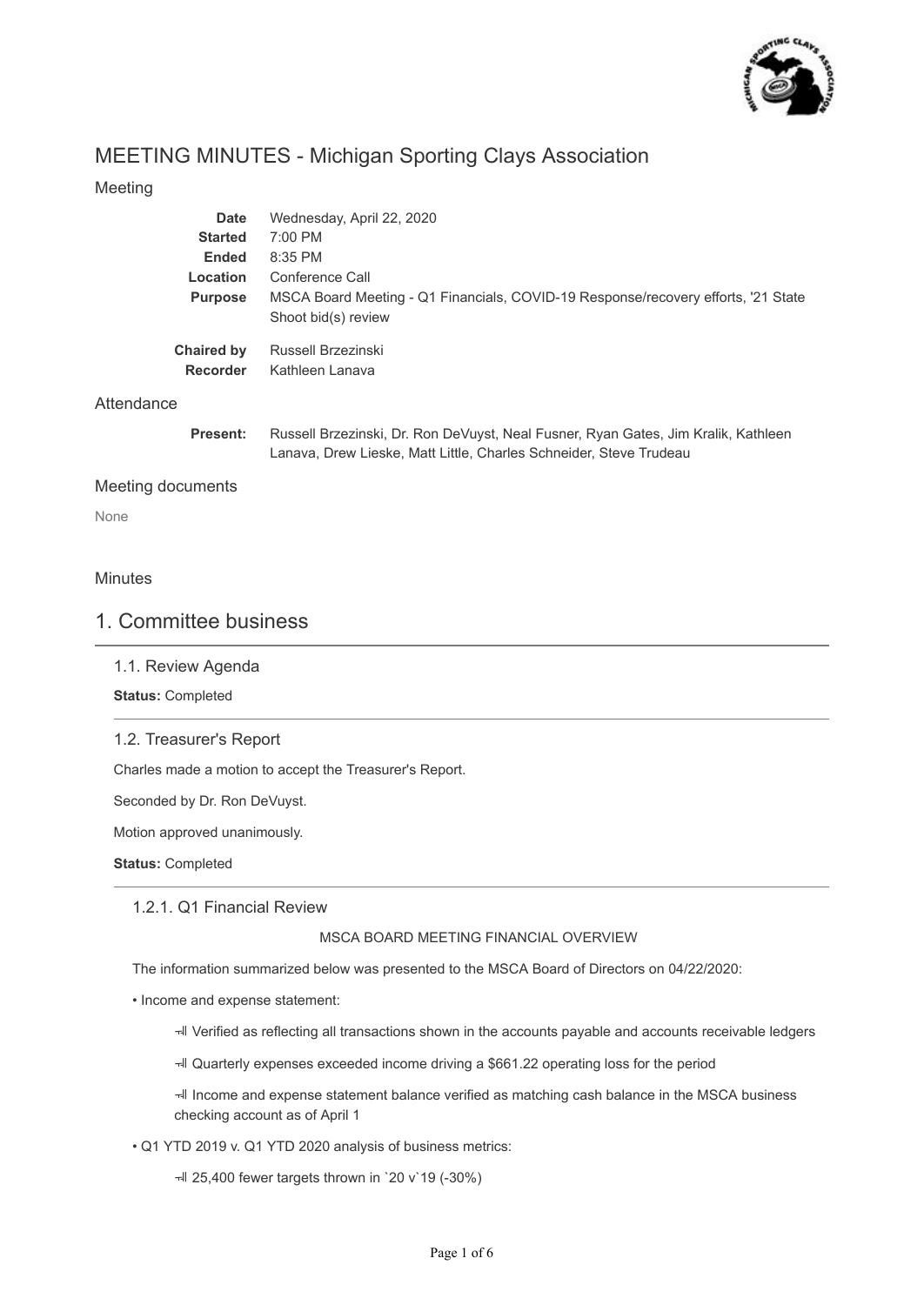

- Target fee revenue decline of \$762.00 (-30%)
- MSCA checking account balance exceeds 2019 level
- MSCA has sufficient cash to meet standing 2020 commitments
- 70% of Q1 decline is a direct result of COVID-19 shoot cancellations
- Remaining 30% reduction attributed to secondary items:
	- o One less shoot hosted
	- o Jan/Feb weather related participation decline at two key venues
	- o Two other clubs delivered reduced participation levels in Mar
- COVID-19 revenue impact analysis/projection:
	- Facts as of 4/15/2020 applied
	- Total below includes \$532 derived from Q1 analysis above
	- Adds included Apr cancellations & May SCTP conference shoot cancellations \$2,142 total
	- $\overline{4}$  \$2,142 represents 13% of 2019 gross revenue a significant decline
	- Unforeseen May cancellations will further reduce revenue
	- 2020 a year of total austerity discretionary spending discouraged

 Pre approved activities such as trophy restoration/upkeep, state team award purchase & enhanced state shoot funding will proceed

#### **Status:** Completed

## 1.3. Secretary's Report

- Received handoff with timelines from Drew
- Received Sign-on ID and PW for Jotform, Gmail and MailChimp today.
- Meeting Minutes
- Recording MSCA email discussions with voting
- Thanks to Neal for providing Club contact list
- Repository for MSCA documents?
- Would it be helpful to add "MSCA Information Technology" as a standing line item for the MSCA Board Meeting agenda?

#### Board Meetings

Board meetings consistently run longer than scheduled time. Need for standing meetings identified.

The first Monday of every month at 6pm was the agreed upon time/date. To commence June 1st.

Motion to approve made by Neal, seconded by Kathy. Motion passed with unanimous vote.

## Board Meeting Minutes

Create an agenda line item for review and approval of minutes

Minutes will be reviewed and approved at standing Board Meetings.

### Recording E-voting by the MSCA Board

Should the need for electronic voting occur, minutes will be created and reviewed/approved at the next standing MSCA Board meeting.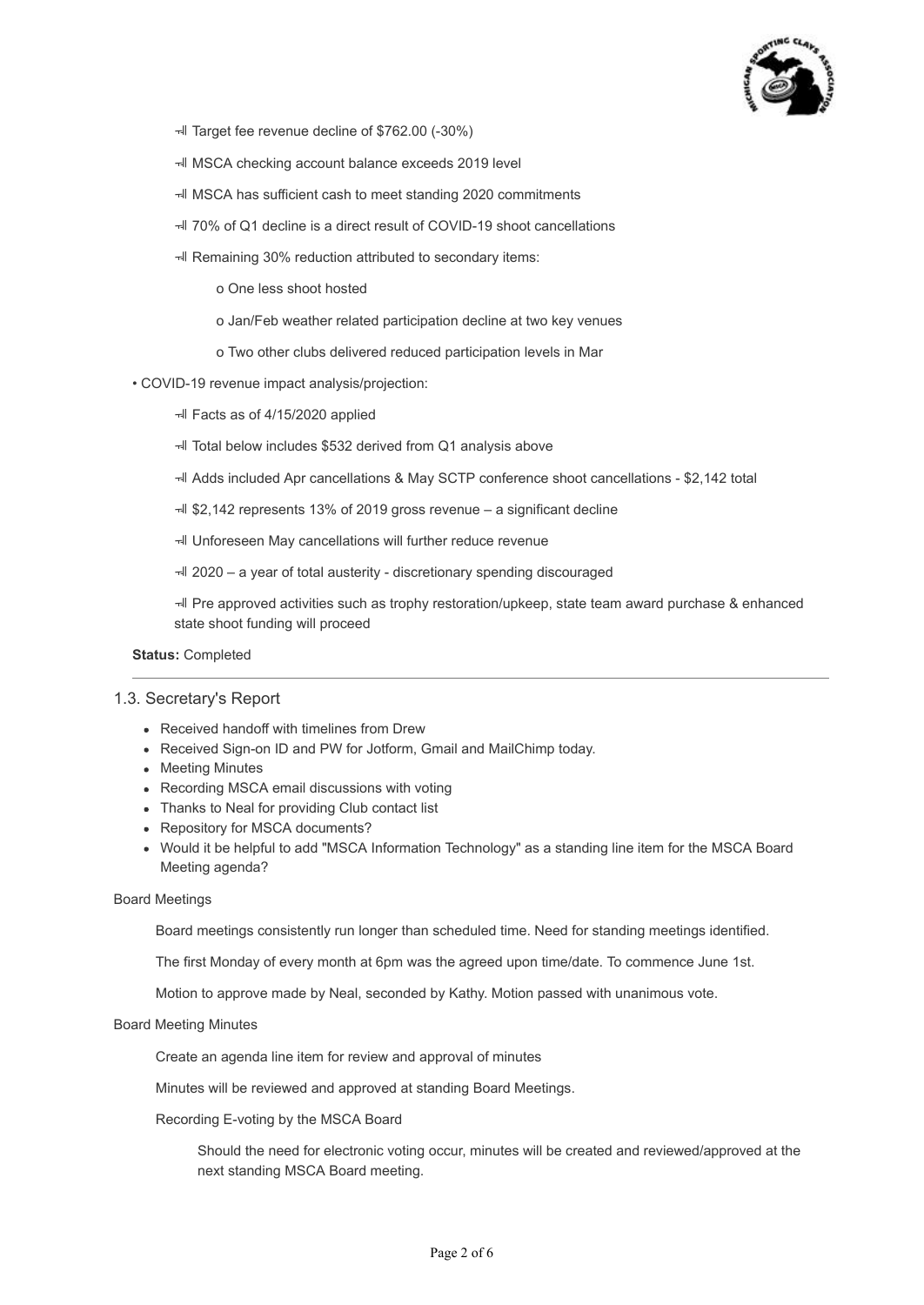

Repository for MSCA documents

Bylaws and COVID letters have been saved to MyCommittee. Advised to continue to save documents to MyCommittee except financials due to security concerns. Neal will continue to be the repository for financial information and can produce documents upon request. Neal kindly agreed to summarize the Treasurer's report for Board Meeting Minutes.

Capturing Jim's Facebook Report

The report will be included as a subheading of the Secretary's report.

Suggestions made for IT or Information Outreach

#### **Status:** Completed

## 1.3.1. Member Outreach

Facebook Update

- 1. It was suggested that Drew add the "Shooter of the Month" to the MiClays webpage.
- 2. Motion to approve made by Drew, seconded by Ryan. Motion approved by unanimous vote.

**Status:** Completed

## 1.3.1.1. Facebook Report

MSCA Facebook Page Report

4/22/2020 meeting

Page created October 5, 2018

Current Admins: Russ, Ryan, and Jim

To date: 161 followers (up from 132), 153 page likes (up from 127)

#### Since last report:

Overall views have increased again.

Followers/Page Likes have increased.

#### Weekly view data:

Weekly viewing is currently plateaued between 142 and 145 views per day. Peaks at 7:00 to 9:00 AM and 6:00 to 8:00 PM

Takeaway:

Traffic has smoothed out, most likely due to the current Stay at Home Order.

Page Reach (since previous report):

## Top Posts.

- 1.) Steve Schindler
- 2.) March registered shoot notice.
- 3.) High Score at GBHC (3/15/2020)
- 4.) March 16 CoVid notice
- 5.) Jonathan Vergara Shooter of the Month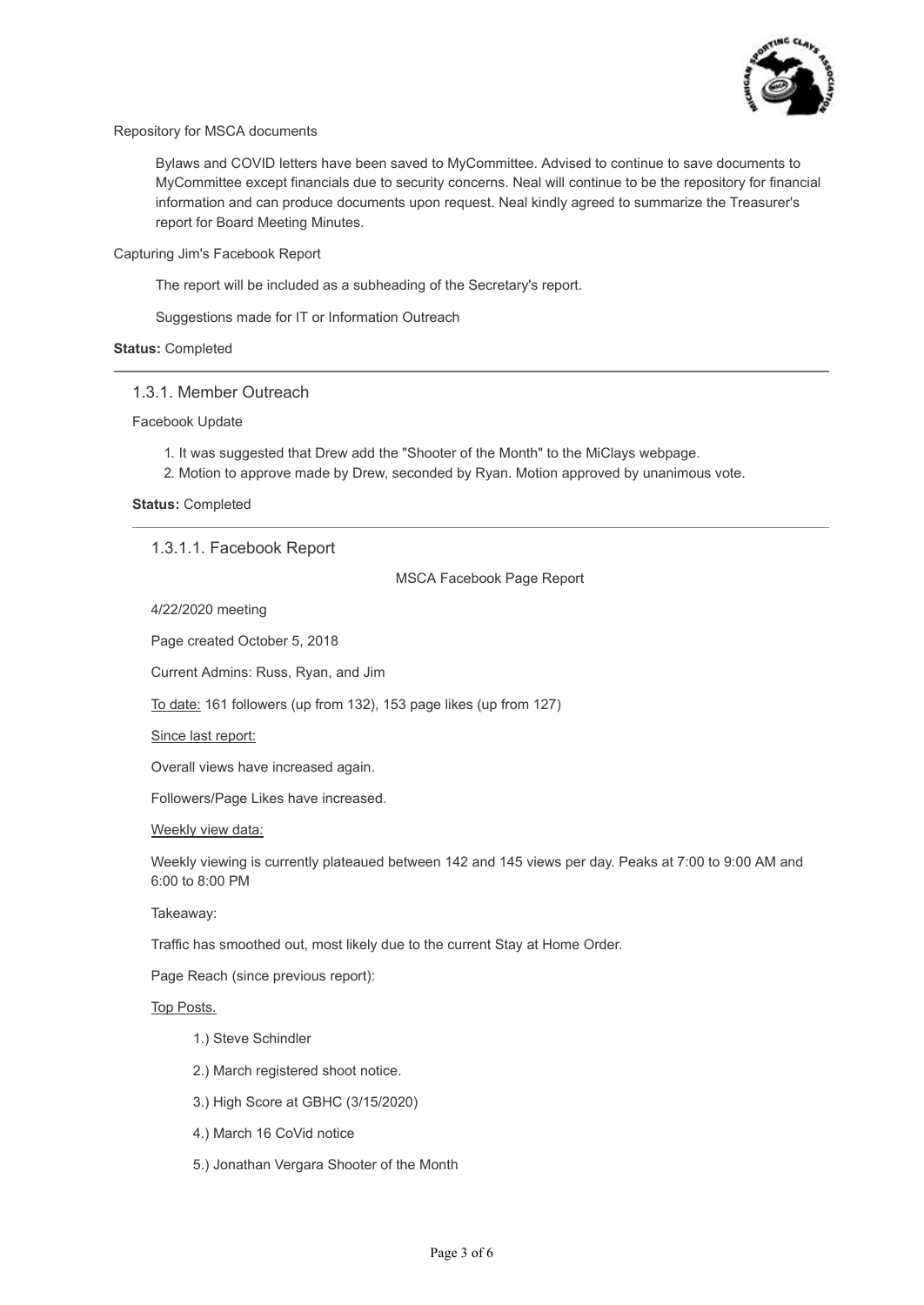

Top Engagement (comments, sharing, etc.)

- 6.) Steve Schindler
- 7.) Francisco Mojica SotM
- 8.) Jonathan Vergara SotM
- 9.) Binando preview/CoVid notice
- 10.) Binando SotM/GBHC high score (3/15)

Jim Kralik

**Status:** Completed

# 2. OLD BUSINESS

## 3. NEW BUSINESS

## 3.1. COVID-19 Response and Initiatives

- 1. Two emails have gone out to the MSCA membership regarding shoot cancellations due to COVID-19. The first was to cancel shoots through mid-April and the second to cancel shoots through the end of April. We are in lockstep with Michigan's Governor, NSCA and national governing bodies.We will likely meet by telephone again next week after Governor Whitmer updates the stay home order.
- 2. Robust discussion ensued around whether is was reasonable for MSCA to endorse "best practices" for shoots. All agreed it was best for clubs to create their own guidelines.
- 3. During the discussion of guidelines, the topic of liability insurance was raised. It is unknown if MSCA is covered under an NSCA umbrella. Steve Trudeau will contact NSCA and report back at the next standing meeting.

## **Status:** Deferred until 5/4/2020

## 3.2. 2021 State Shoot and GLC Bid Submissions

- 1. Bids were submitted for the 2021 State Shoot and the GLC.
- 2. Steve recommended MSCA allow for electronic voting for the membership to decide upon the host club for State Shoot. Kathy made the same recommendation last year. It was not supported. Again, this would require a By-laws change. Concerns raised that 2/3 of the MSCA membership does not participate in the tournament. Can discuss this more in the future.
- 3. We need to understand better why there isn't greater participation from clubs to host tournaments to provide our membership with more options. Further exploration is required, may need to survey clubs. Deferred for further discussion at another time.
- 4. MSCA Board will vote on the GLC after the State Shoot.

#### **Status:** Deferred until 6/1/2020

## 3.3. Honoring Steve Schindler at the 2020 MI State Shoot

Ran out of time, differed to next meeting.

**Status:** Deferred until 5/4/2020

## 3.4. 2020 All-State Awards

• \$700 budget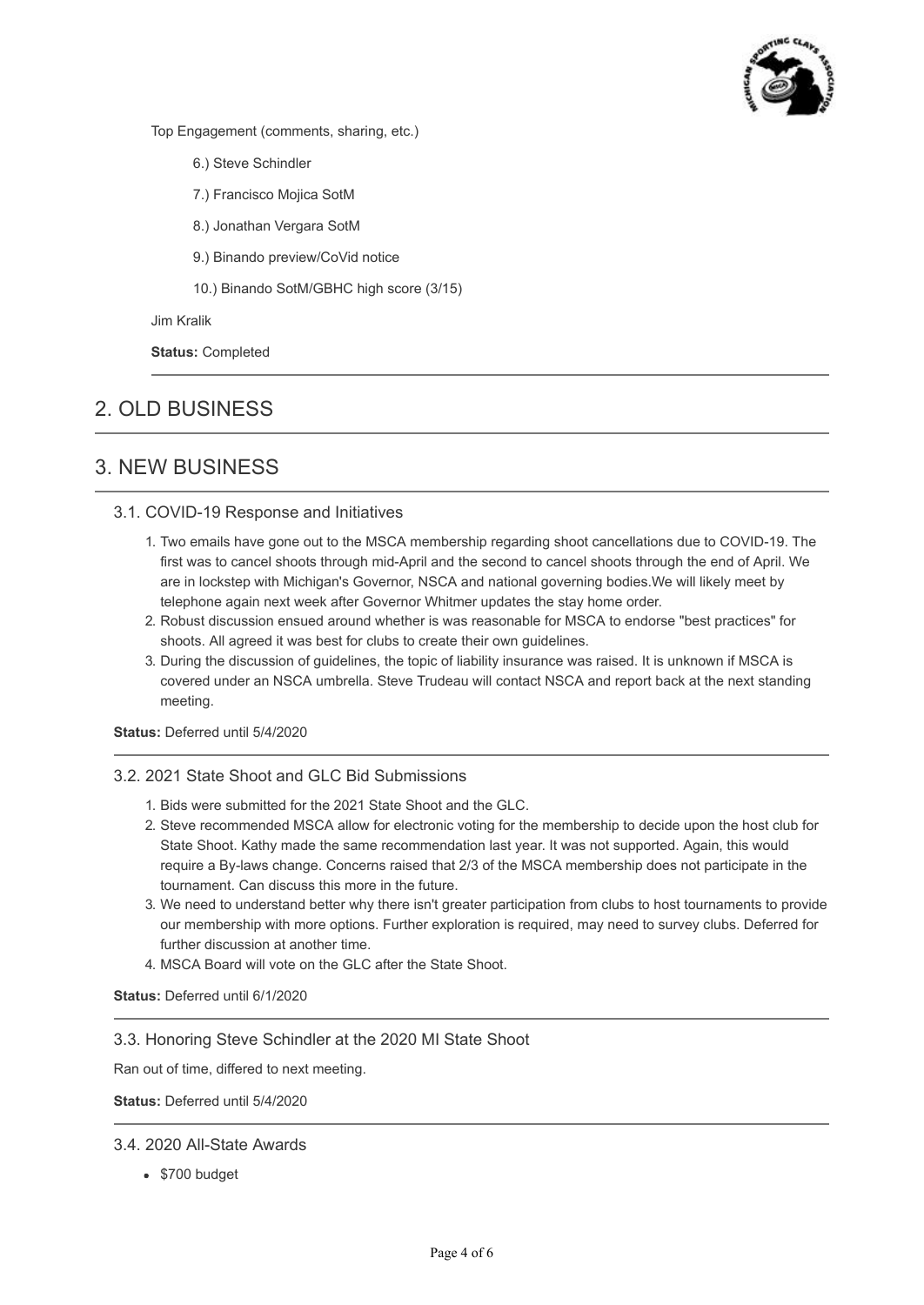

• 18 awardees

Open Matt Houtteman

Open Leslie Housler

Open Billy Henson Jr

Open Fred Kaschak

Open Ron Goovert

Lady Amber Brown

Sub Junior Kyle Blashill

Junior Michael M Newman

Veteran Stephen Trudeau

Super Veteran Michael A Oakley

Senior Super Vet. Arthur Goudie

Master Class David C Coates

AA Class Noah Roth

A Class Mary Jo Birka

B Class Jason Binando

C Class Anthony Lamacchia

D Class Kevin A Ford

E Class Preston Lanehart

#### Past awards

- 2019 Bronze clay target
- 2018 Wooden clay target (Jim White Creations, Georgia)
- 2017 Belt Buckles
- 2016 Belt Buckles
- 1. Concerns raised regarding impact of pandemic on supply chains and products. Will continue to move forward to obtain awards for 2020 All-State Team.
- 2. Budgeted amount of \$700 is an estimate. Trophy options are up to the Vice President. Voted on by the Board.
- 3. Ryan's experience with turnaround time is 6 weeks. Jim White has made belt buckles in the past, Laser Creations has our logo.
- 4. Kathy will obtain options for the Board to review and vote upon at next week's phone meeting (date TBD).

#### **Status:** Deferred until 5/4/2020

## 3.5. State Championship and GLC Trophy Residence

Where do these trophies reside? Do they rotate with hosting clubs?

- State shoot, at the club which hosted the State Shoot, then move trophy to new hosting club day of shoot?
- GLC, at the club which hosted the GLC, then move trophy to new hosting club day of shoot?
- Ryan will add Matt Topor to the State Championship trophy